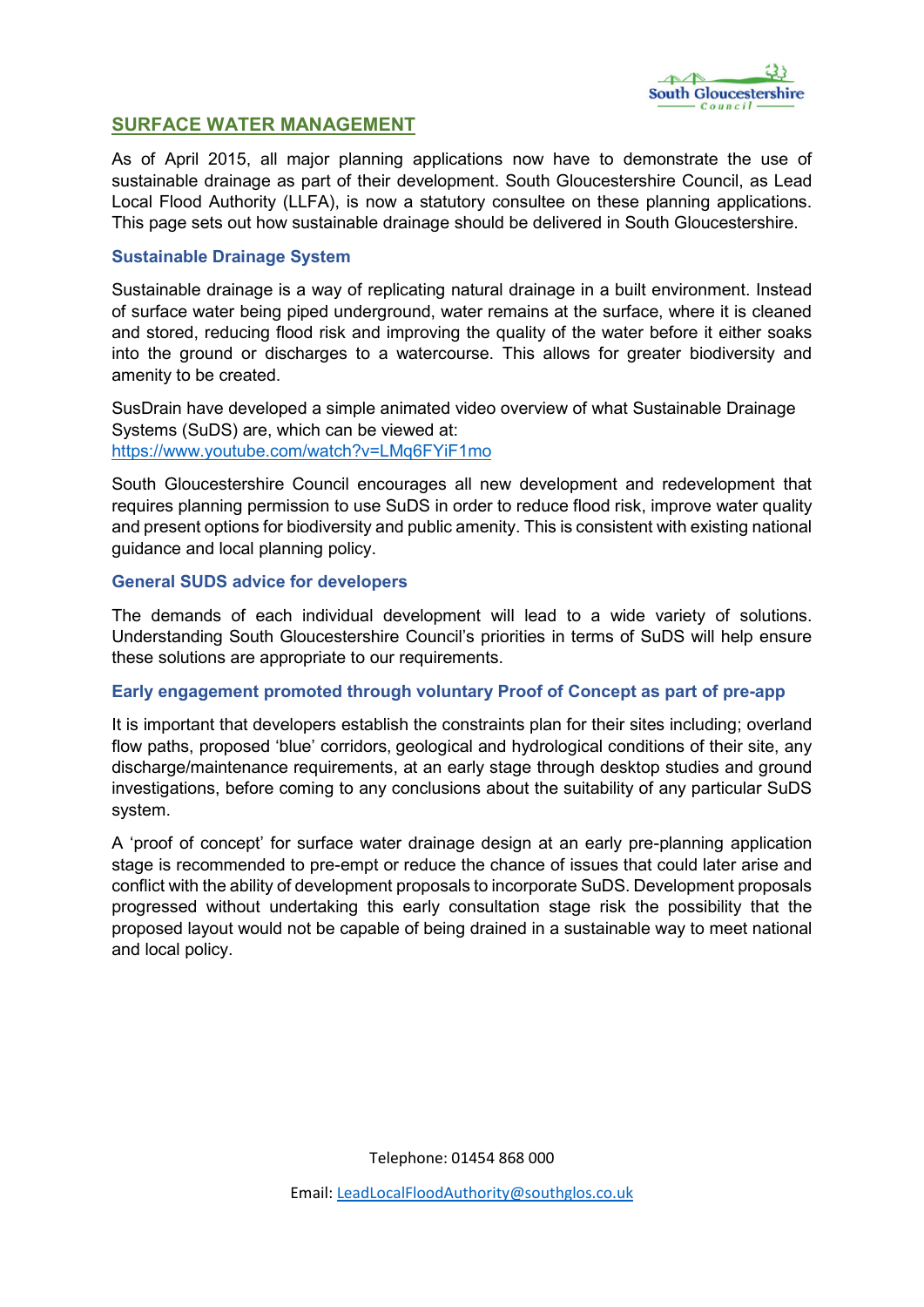

# General SUDS advice for developers

The pre-application 'proof of concept' stage should involve the preparation of:

- location plan identifying existing natural flow paths (blue corridors)
- site constraints plan identifying potential physical restrictions within the site such as areas of contaminated ground
- access issues due to legal easements or existing utility locations
- an indication of the hydraulic discharge restrictions that will apply to the site that will impact on the sustainable drainage strategy (surface water) for the site, This may include agreed discharge restrictions, infiltration potential and potential maintenance issues

Also, an estimation of the surface water attenuation volume will be required.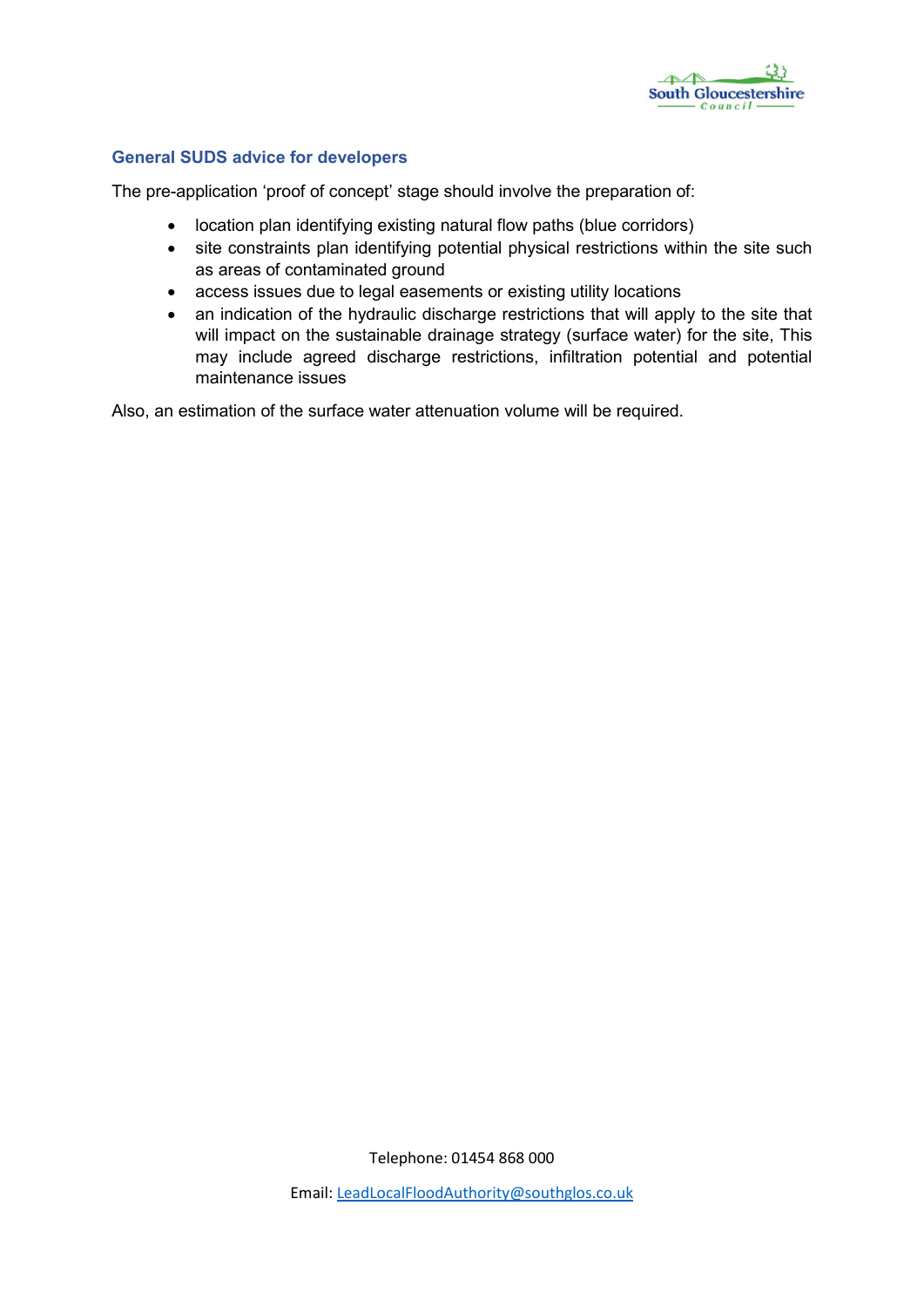Once a proof concept has been agreed in principle, it can be used to inform the site masterplan, and once the master plan has been agreed, the detailed SuDS design can commence. For more info please visit: [http://www.southglos.gov.uk/documents/WoE-](http://www.southglos.gov.uk/documents/WoE-Sustainable-Drainage-Developer-Guide.pdf)[Sustainable-Drainage-Developer-Guide.pdf](http://www.southglos.gov.uk/documents/WoE-Sustainable-Drainage-Developer-Guide.pdf)



Flooding Data and Information Requests

South Gloucestershire Council can provide the following information to inform and supplement any flood risk/drainage assessment and surface water drainage strategy, regardless of the size or nature of the development:

- A review of surface water drainage constraints from national mapping;
- A review of site specific flood risk issues;
- A summary of any historic flood incidents that have occurred on the site or within the related locality;
- A review of flood related assets that are within the related locality;
- A statement of any flood related issues you should consider further;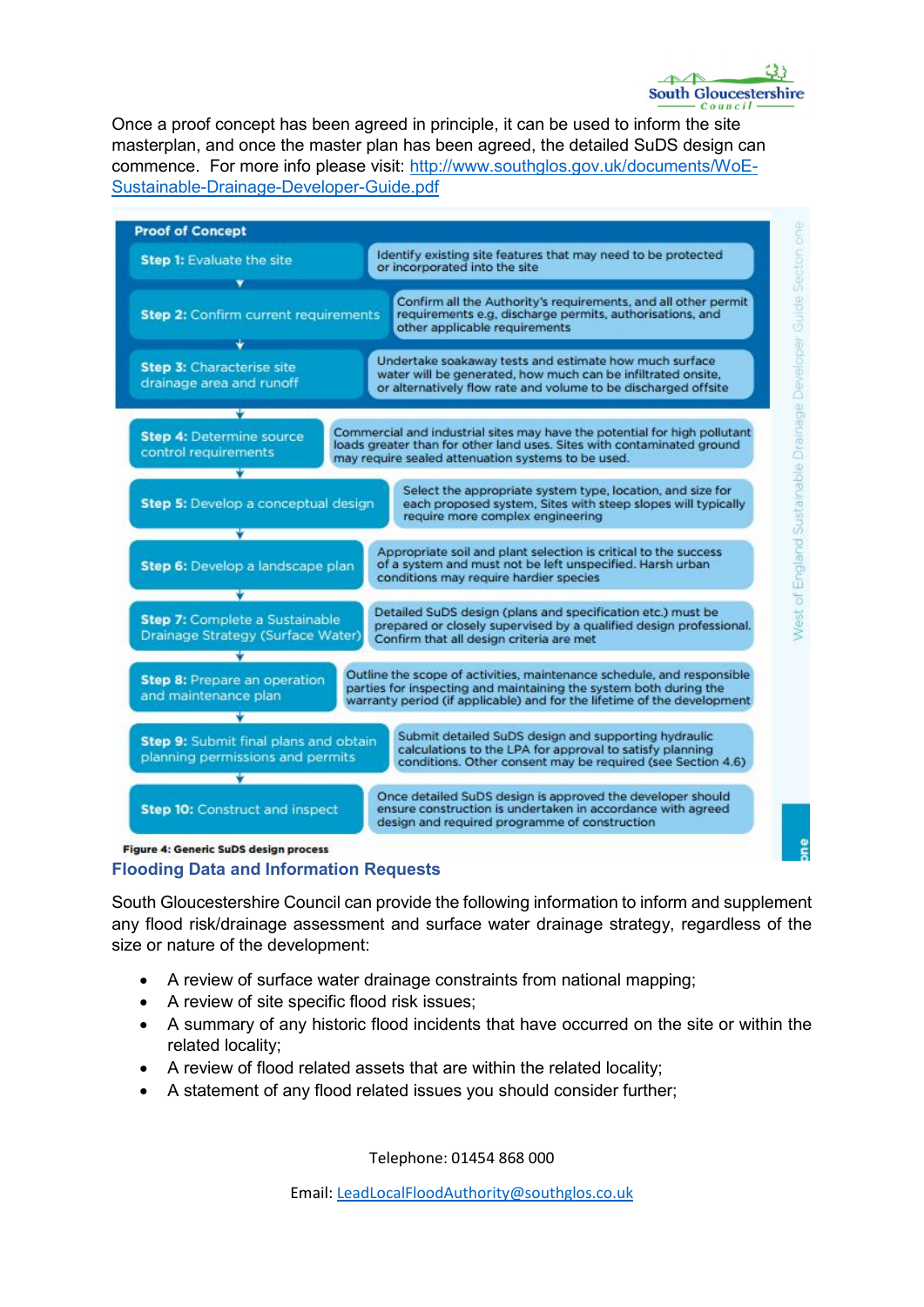

- Advice on the type and nature of surface water drainage that could be designed into the relevant development; and
- Information about flood risk consenting that may be required for your proposed development.

From April this service will be charged at the following rates ------- for the provision of an email/letter. Please be aware this cost is to cover our time to investigate the site in question and to prepare a full response. Therefore where no historic flooding information is available or where there is no risk identified this charge will still apply.

#### How to obtain the data

Please complete and send an email to the [LeadLocalFloodAuthority@southglos.gov.uk](mailto:LeadLocalFloodAuthority@southglos.gov.uk) if you would like to use this service. We will then provide you with a unique reference number with which you will be able to use to make the required online payment. A full response to the data request will then be provided within 21 days of receipt of payment.

The email should include the following information:

- Site address of the proposed development including postcode and NGR
- A brief description of the proposed development
- Site plan showing the red line boundary
- Applicant name ,address and contact details
- Details of any agent(s) acting on behalf of the applicant
- A signed declaration (see below)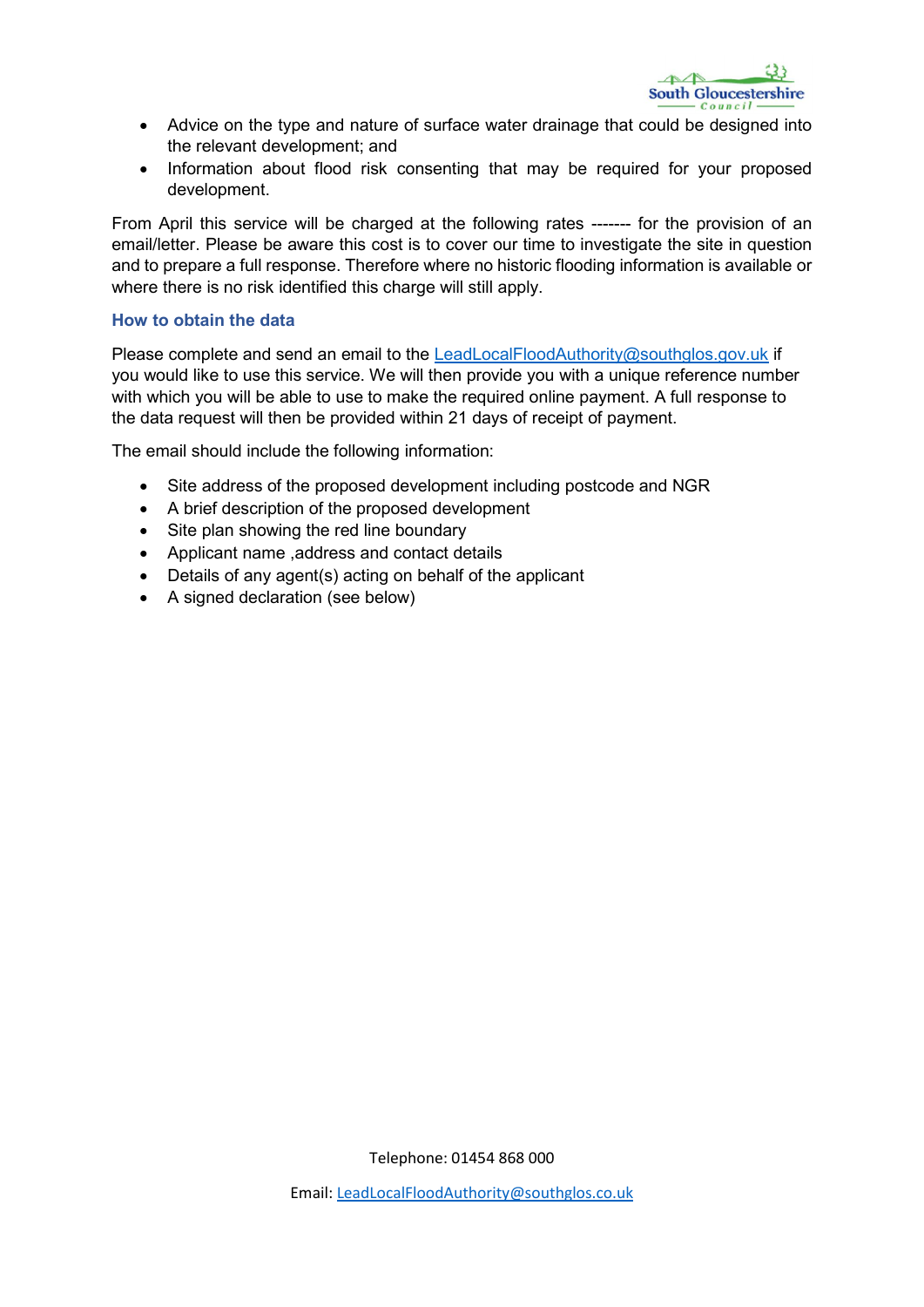

## You also need to sign and submit the following acknowledgement:

### Acknowledgement:

I confirm that I have read and understood the information provided on this website for South Gloucestershire Council's Flood Risk Data Request service. In the event that further advice is required following the Council's response, I accept that this will be subject to a further charge before the further advice is provided.

I understand that any advice given represents the professional views of Council Officers and although given in good faith, cannot prejudice any decision which the Local Planning Authority may make at either Development Control Committee or delegated officer level.

I understand that any advice given is based upon the matters raised at any meeting(s) and upon any plans/details/ information submitted by me with this enquiry form or supplied before any meeting(s) and that any alteration or addition to these could affect the outcome of a subsequent planning application. I understand that if I do not submit a location plan with the site outlined in red, the officer may not be able to give reliable advice if the boundaries of the site are unclear.

I understand that the older the data or advice is, the less reliable it will be when submitting a formal application and that data or advice given more than 2 years ago may no longer be applicable. I accept that the Council has no legal liability in contract or in tort for the accuracy and/or quality of the advice given.

I have read and agree to this acknowledgement

#### Advice Services

SGC can provide technical advice on the surface water drainage design and other local sources of flood risk, for any proposed development in the area. We also advocate the use of pre-application discussions to ensure SuDS can be incorporated into developments at the early stage of design, and to streamline the planning approval process.

We may provide advice on documents and plans you provide, advice on aligning planning and consenting requirements, and other specific tasks we agree. Furthermore, we may carry out desk based analysis, arrange meetings and make site visits as set out in our agreement with you.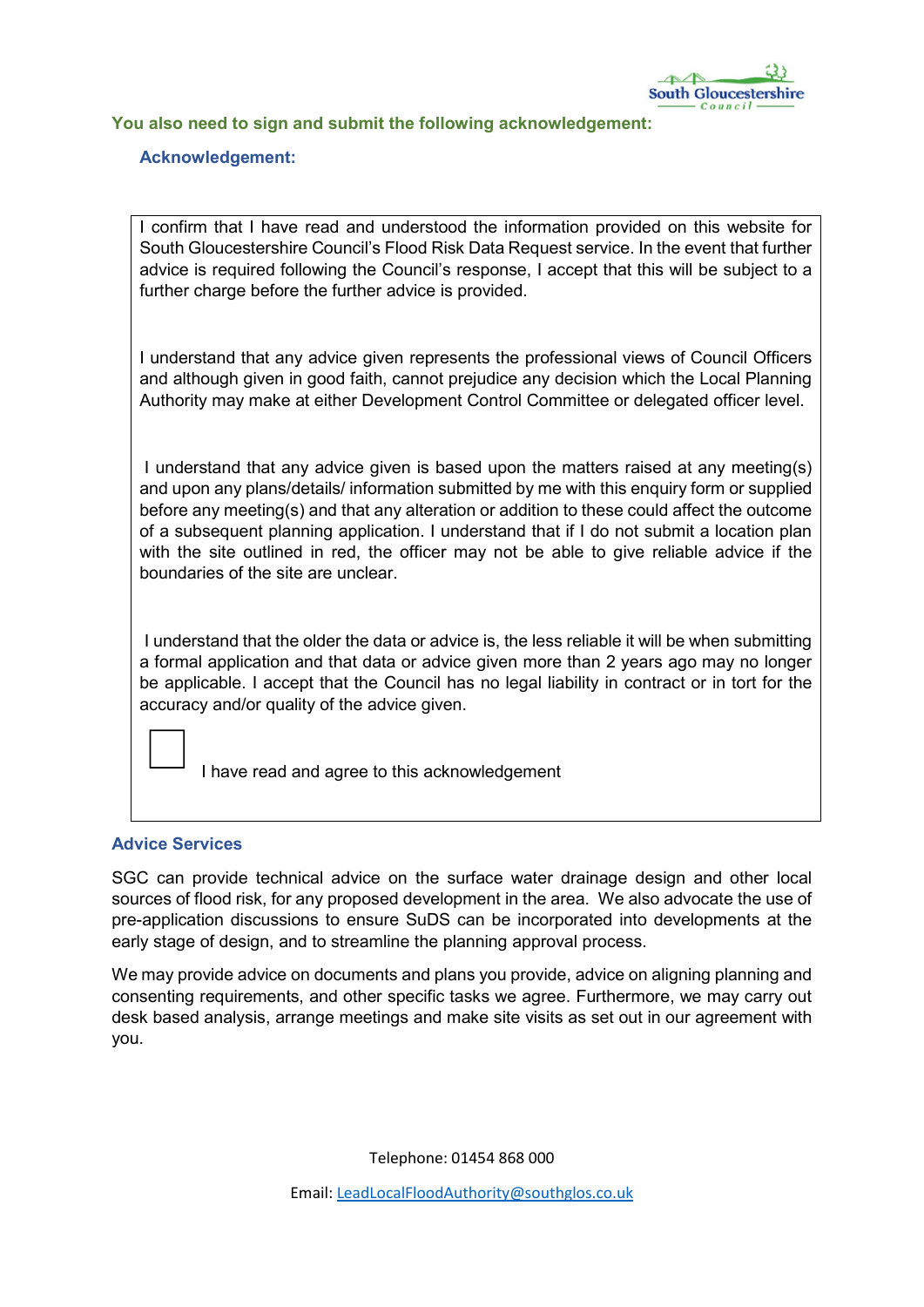

Following the request for provision of an advice an officer will contact you to discuss the advice you want and prepare an agreement that is made up of an offer letter and our standard terms and conditions. We will give you the approximate timetable and an order of cost for our advice.

## Planning Application - What to include in your submission:

Detailed guidance relating to the information we would like to see in any Flood Risk Assessment or Drainage Strategy is provided in Developers & Designers section of the Drainage and Flood Risk Management webpage.

The Local Planning Authority may have additional requirements for planning submissions so you should contact Local Planning Authority prior to submitting an application.

Under the revised planning guidance, SuDS must be included in any new development unless demonstrated inappropriate. If a traditional (below-ground piped) drainage system is proposed over a sustainable drainage system, the onus is on the applicant to provide evidence to demonstrate that SuDS would be inappropriate for the development. If we are not satisfied with the evidence provided, we may object to the proposal.

The following pages include a checklist of what to submit as part of a planning application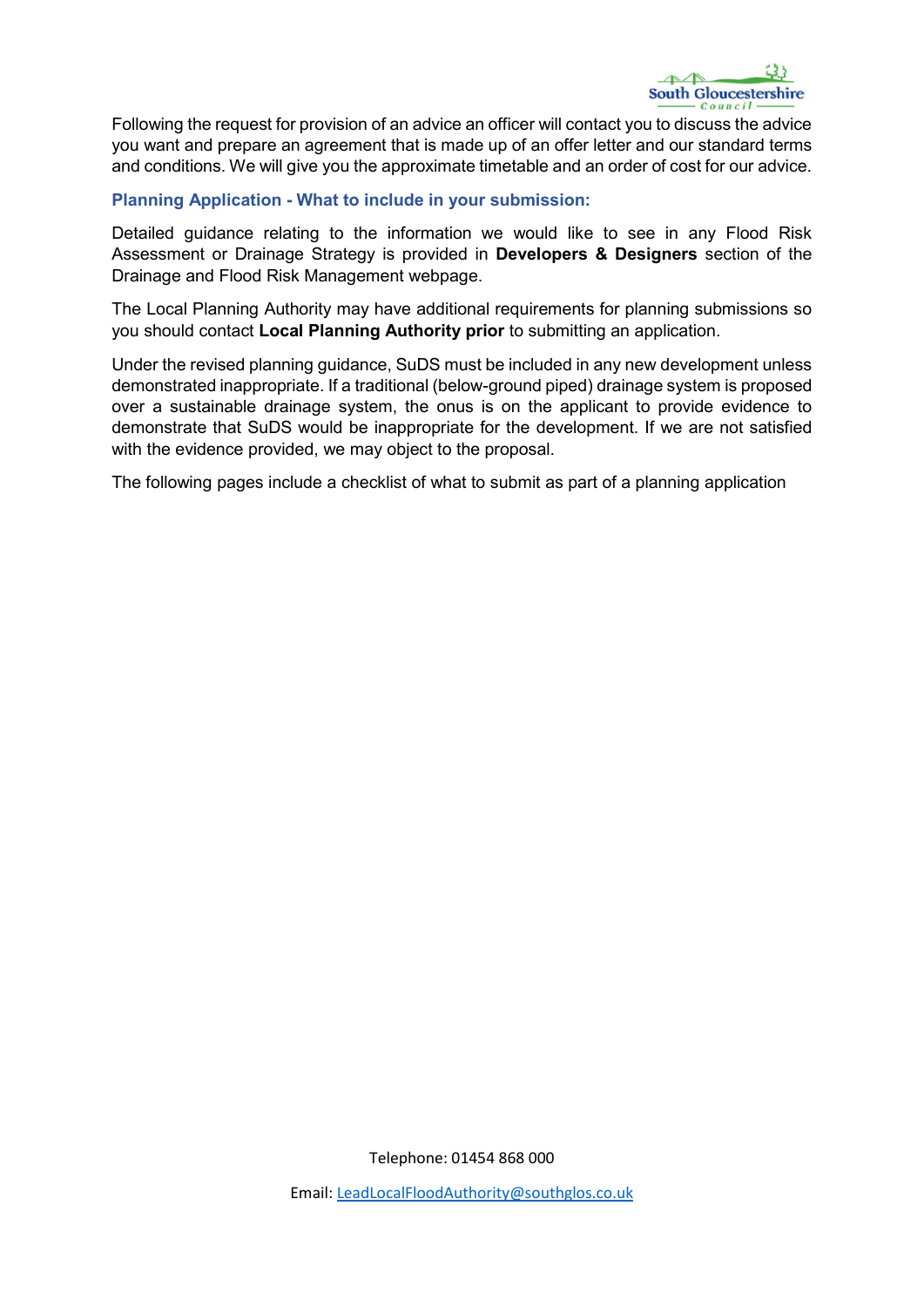

Planning Application- what to include in your submission:

| <b>Application</b><br><b>Type</b> | <b>Information Required</b>                                                                                                                                   | <b>Check</b> | <b>Objective of Lead</b><br><b>Local Flood Authority</b><br><b>Review</b>              |
|-----------------------------------|---------------------------------------------------------------------------------------------------------------------------------------------------------------|--------------|----------------------------------------------------------------------------------------|
| Preapp*                           | Proof of Concept <sup>1</sup>                                                                                                                                 |              | Agreement of "Proof of<br>Concept" and/or<br>recommendations for<br>future application |
| <b>Outline</b>                    | Proof of Concept<br>$\bullet$                                                                                                                                 |              |                                                                                        |
|                                   | Non-technical summary of the proposed drainage strategy                                                                                                       |              |                                                                                        |
|                                   | Description of the type of development and location plan                                                                                                      |              |                                                                                        |
|                                   | Assessment of all the existing flood risks on the site                                                                                                        |              |                                                                                        |
|                                   | Explanation of how each of these flood risks will be mitigated                                                                                                |              |                                                                                        |
|                                   | Plans                                                                                                                                                         |              |                                                                                        |
|                                   | Evidence that the SuDS hierarchy has been followed                                                                                                            |              |                                                                                        |
|                                   | Evidence that the site has an agreed point of discharge                                                                                                       |              |                                                                                        |
|                                   | Calculations of current runoff from site (for greenfield sites, existing runoff rates<br>and volumes can be produced through the UK SuDS website <sup>2</sup> |              |                                                                                        |
|                                   | Calculations of proposed runoff from site                                                                                                                     |              |                                                                                        |
|                                   | A calculation of storage volume                                                                                                                               |              |                                                                                        |
|                                   | Plans showing a logical location of storage within the proposed development                                                                                   |              |                                                                                        |
|                                   | Explanation of likely forms of SuDS for the site                                                                                                              |              |                                                                                        |
|                                   | Operation and maintenance plan                                                                                                                                |              |                                                                                        |

 $^1$  See section 3.2 (general) and section 4.4 (checklist) West of England SuDS Developer Guide <sup>2</sup> (http://www.ukSuDS.com/)

Telephone: 01454 868 000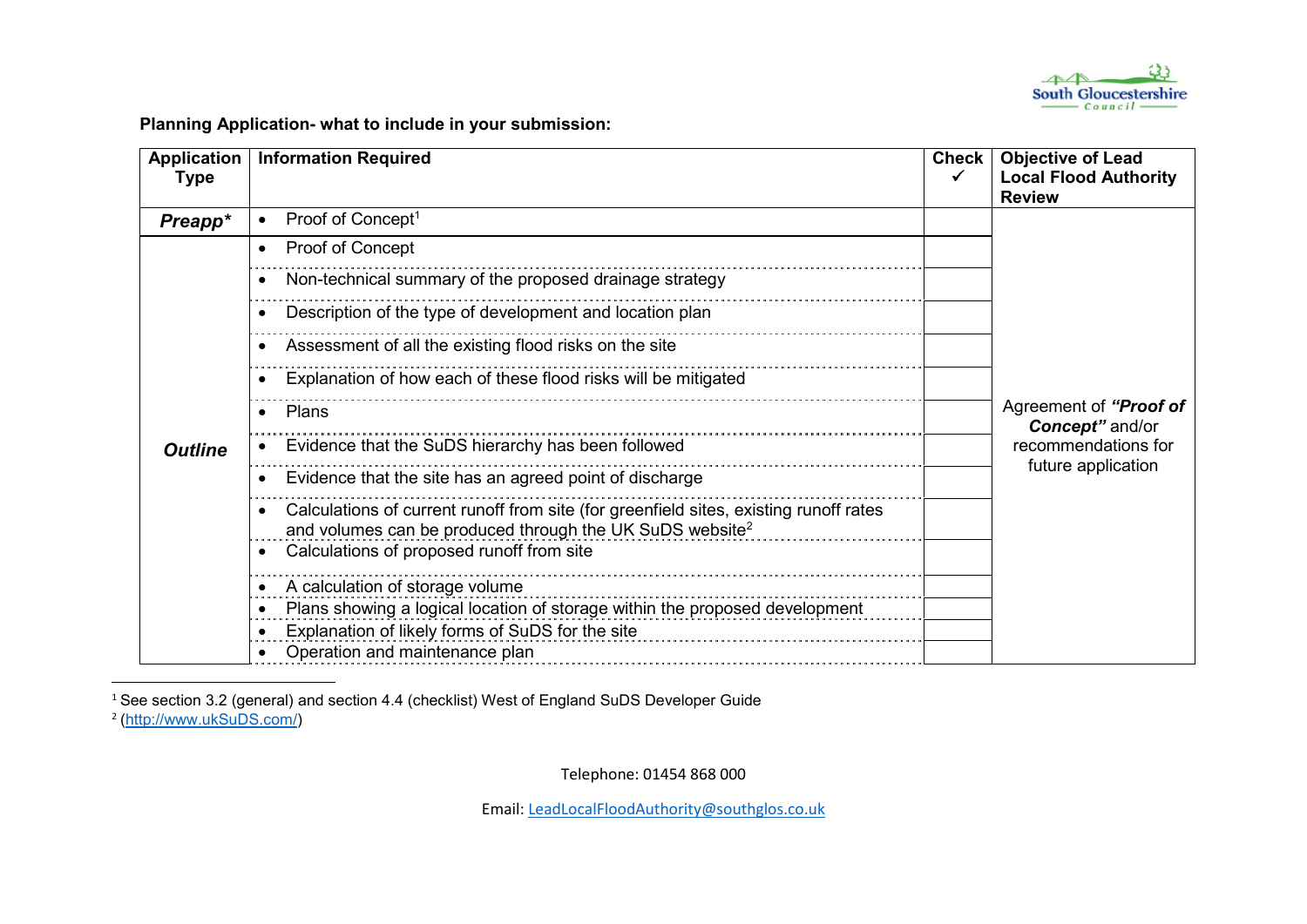

| Application<br>Type                                  | <b>Information Required</b>                                                                                                                       | <b>Check</b><br>✓ | <b>Objective of Lead</b><br><b>Local Flood Authority</b><br><b>Review</b>                                                                 |
|------------------------------------------------------|---------------------------------------------------------------------------------------------------------------------------------------------------|-------------------|-------------------------------------------------------------------------------------------------------------------------------------------|
|                                                      | Phasing<br>$\bullet$                                                                                                                              |                   |                                                                                                                                           |
| <b>Full and</b><br><b>Reserved</b><br><b>Matters</b> | Proof of Concept (unless already agreed; see above)                                                                                               |                   | Agreement of the<br>sustainable drainage<br>strategy based on the<br>proof of concept (may<br>include Pre-<br>commencement<br>Conditions) |
|                                                      | Sustainable Drainage Strategy in line with agreed Proof of Concept <sup>3</sup>                                                                   |                   |                                                                                                                                           |
|                                                      | Non-technical summary of the proposed drainage strategy                                                                                           |                   |                                                                                                                                           |
|                                                      | Description of the type of development and location plan                                                                                          |                   |                                                                                                                                           |
|                                                      | Assessment of all existing flooding risks to site                                                                                                 |                   |                                                                                                                                           |
|                                                      | Explanation of how each of these flood risks will be mitigated                                                                                    |                   |                                                                                                                                           |
|                                                      | Plans                                                                                                                                             |                   |                                                                                                                                           |
|                                                      | Evidence that the SuDS hierarchy has been followed                                                                                                |                   |                                                                                                                                           |
|                                                      | Evidence that the site has an agreed point of discharge                                                                                           |                   |                                                                                                                                           |
|                                                      | Calculations of current runoff from site (for green field sites, existing runoff<br>rates and volumes can be produced through the UK SuDS website |                   |                                                                                                                                           |
|                                                      | Calculations of proposed runoff from site                                                                                                         |                   |                                                                                                                                           |
|                                                      | A calculation of storage volume                                                                                                                   |                   |                                                                                                                                           |
|                                                      | Infiltration design                                                                                                                               |                   |                                                                                                                                           |
|                                                      | <b>Residual risk</b>                                                                                                                              |                   |                                                                                                                                           |
|                                                      | Designing for exceedance                                                                                                                          |                   |                                                                                                                                           |
|                                                      | Detailed drainage plans for the proposed development                                                                                              |                   |                                                                                                                                           |

<sup>3</sup> See section 4.4 West of England SuDS Developer Guide, (Page 38)

Telephone: 01454 868 000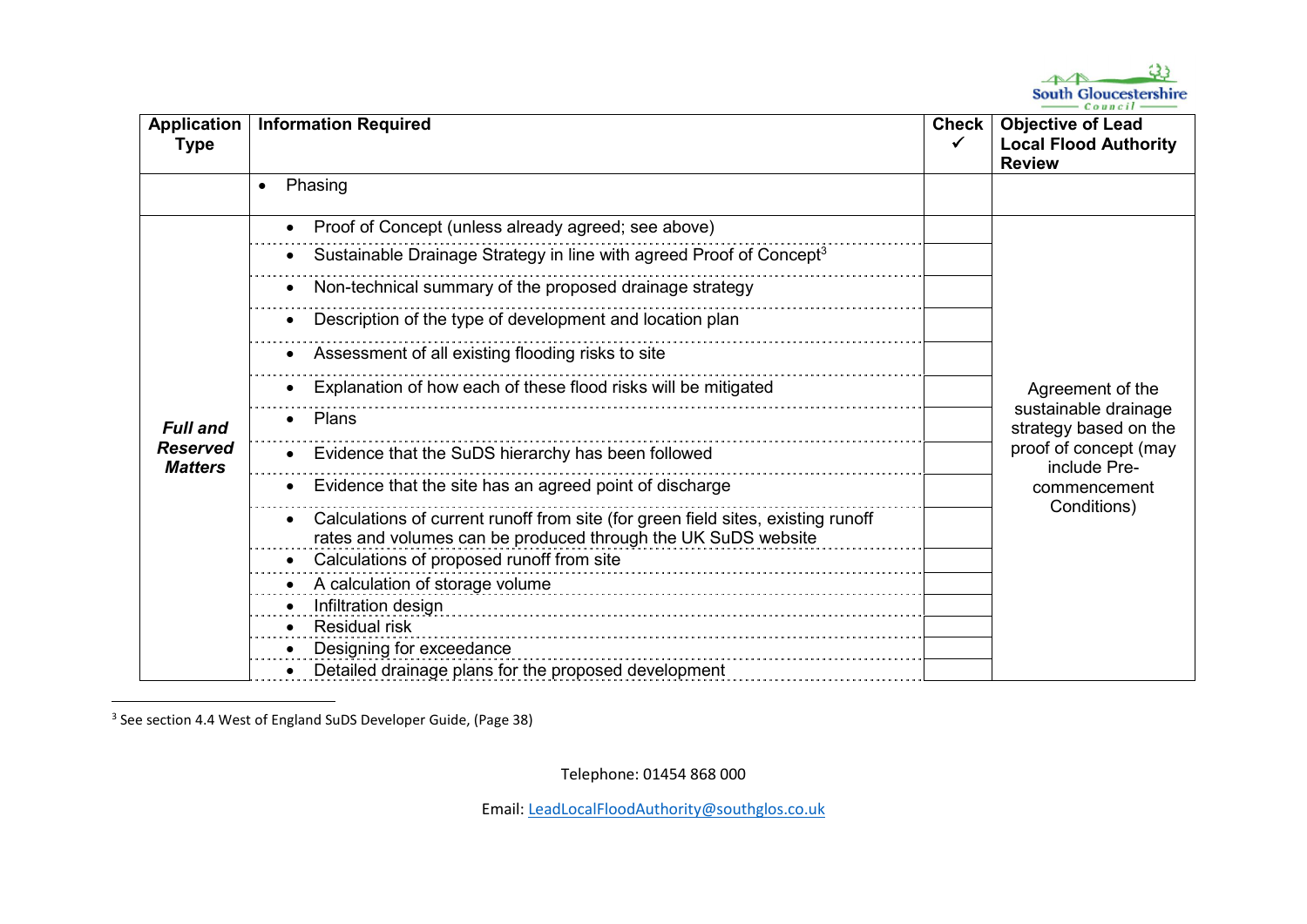

| <b>Type</b>      | Application   Information Required                    | Check   Objective of Lead<br><b>Local Flood Authority</b><br><b>Review</b> |
|------------------|-------------------------------------------------------|----------------------------------------------------------------------------|
|                  | • Full explanation of the form/s of SuDS used on site |                                                                            |
|                  | • Operation and maintenance plan                      |                                                                            |
|                  | Phasing                                               |                                                                            |
|                  |                                                       |                                                                            |
| <b>Condition</b> | Evidence that required condition has been met         |                                                                            |

Telephone: 01454 868 000